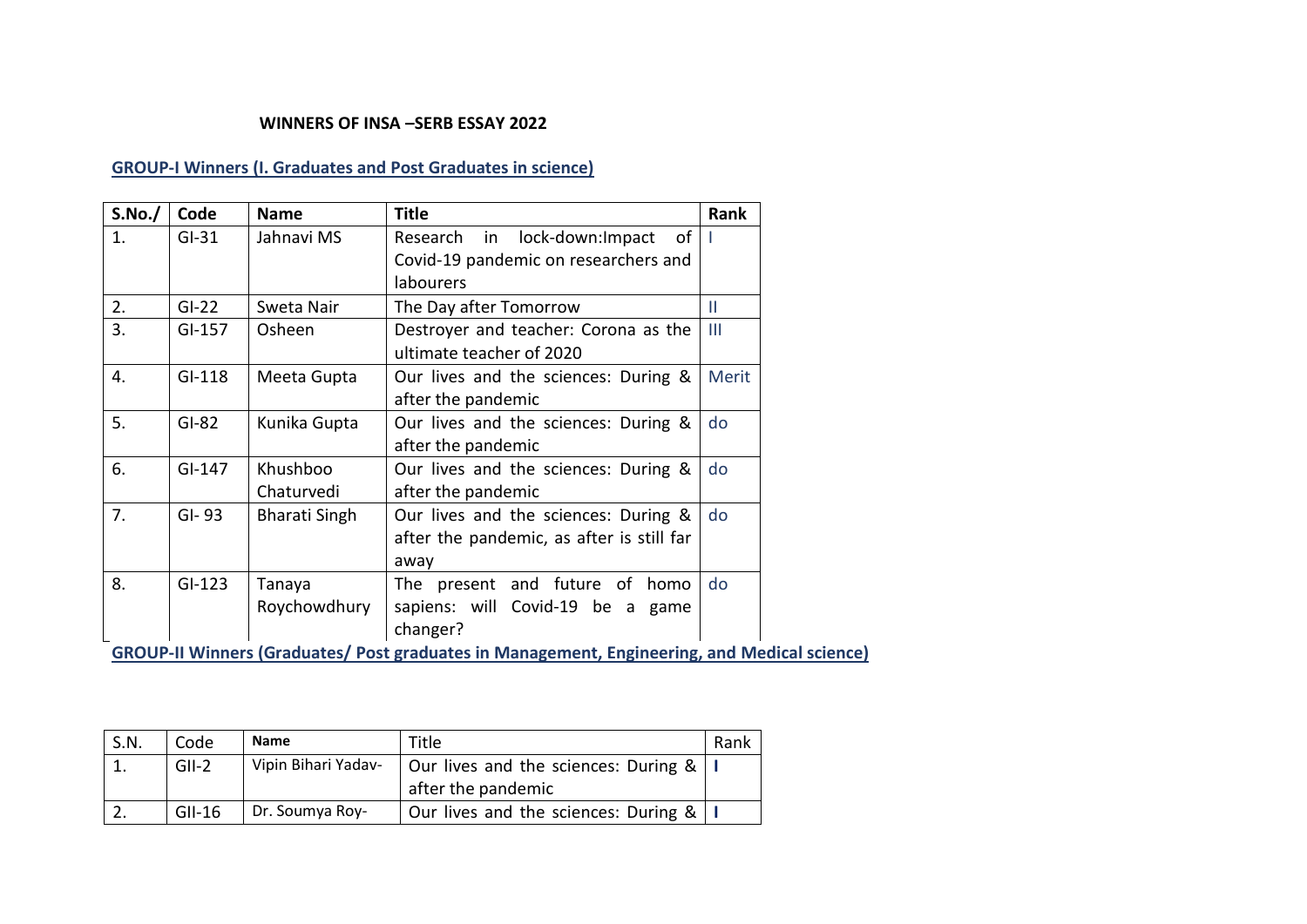|    |               |                     | after the pandemic                   |   |
|----|---------------|---------------------|--------------------------------------|---|
| 3. | $GII-17$      | Praveen Kumar-      | Our lives and the sciences: During & |   |
|    |               |                     | after the pandemic                   |   |
| 4. | $GII-32$      | Dr. Anjalee Krishna | Covid Tales from the Eye of A Medico | H |
|    |               |                     |                                      |   |
| 5. | $GII-40$      | Ajit Kumar Nayak-   | Our lives and the sciences: During & |   |
|    |               |                     | after the pandemic                   |   |
| 6. | <b>GII-50</b> | Abhilash<br>Aayushi | Our lives and the sciences: During & |   |
|    |               | Raval-              | after the pandemic                   |   |

## **GROUP-III Winners (People with Doctoral (PhD) or Higher degrees)**

| <b>S.N.</b> | Code      | <b>Name</b>     | <b>Title</b>                              | Rank         |
|-------------|-----------|-----------------|-------------------------------------------|--------------|
| 1.          | $GIII-10$ | Zill-e-Anam     | Leveraging the Lockdown: Experiments      |              |
|             |           |                 | outside lab.                              |              |
| 2.          | $GIII-27$ | Kanwal<br>Preet | A Road Map to Recovery of Paradigm Lost   | H            |
|             |           | Kochhar         | in Recent Ecosystem: Learnings and Silver |              |
|             |           |                 | Linings in Post Pandemic Health Care      |              |
|             |           |                 | Research                                  |              |
| 3.          | $GIII-22$ | Debashis        | The New "Drums of Destiny"                | Ш            |
|             |           | Bandopadhyay    |                                           |              |
| 4.          | GIII-31   | Akanksha Wany   | Life in the Pandemic: Life Supercharged!  | <b>Merit</b> |
| 5.          | $GIII-34$ | Dr. Sreejith SS | Our Lives and the Sciences: During and    | Merit        |
|             |           |                 | After the Pandemic                        |              |